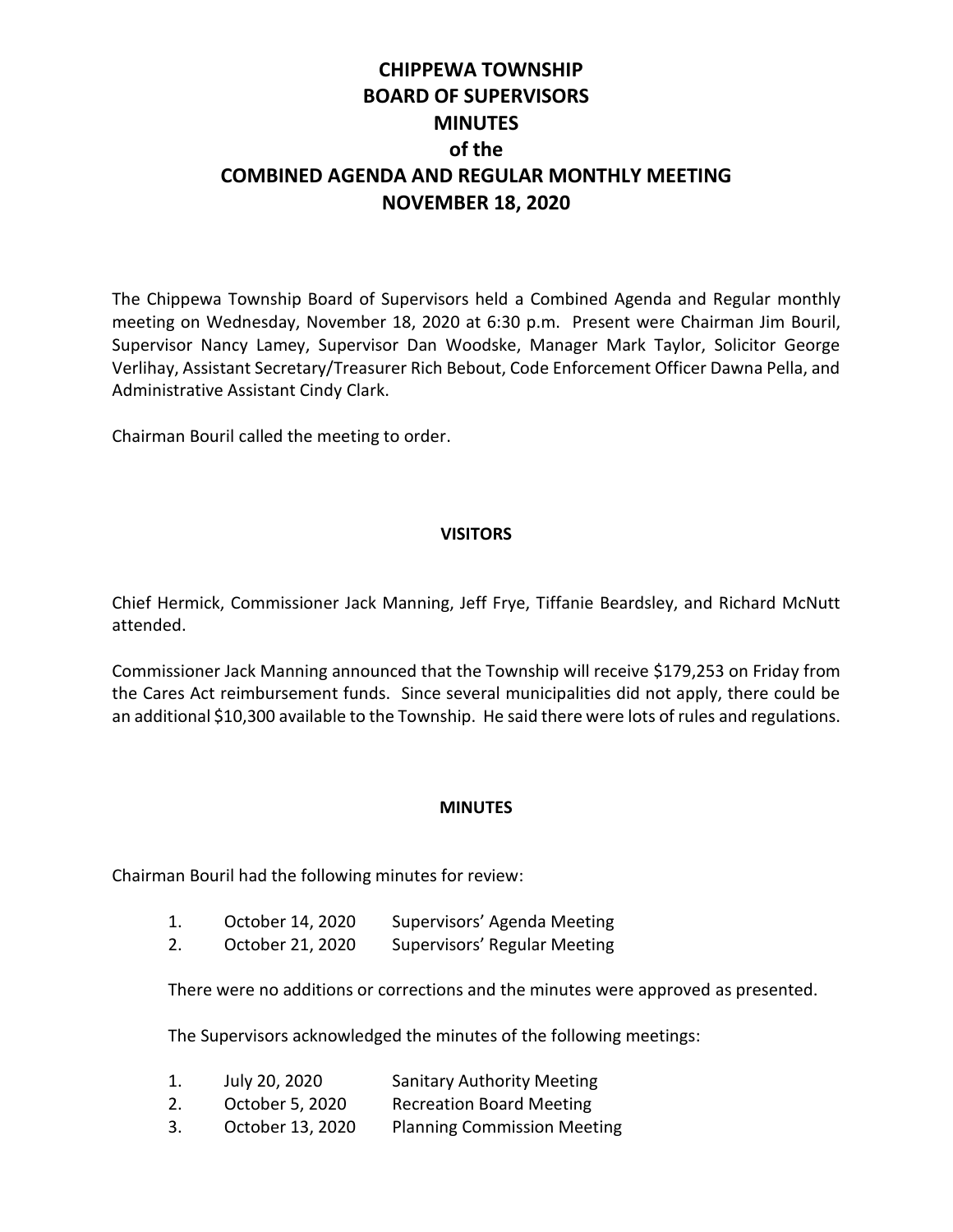## **ITEMS TO BE ACTED ON**

None.

#### **REPORTS**

Chairman Bouril had the following October reports for review:

- 1. Financial Report
- 2. Police Department Report
- 3. Road Department Report
- 4. Wage Tax/OPT Report
- 5. Real Estate Tax Report
- 6. Zoning Report
- 7. Code Enforcement Officer's Report

(We did not receive an October report from the Fire Department)

## **MANAGER'S REPORT**

Manager Taylor had the following items listed on the Agenda for discussion:

1. 2021 Chippewa Township Budget:

Manager Taylor said that this was advertised, work sessions were held, and this budget is now ready to be approved.

**MS. LAMEY MOVED TO APPROVE** the 2021 Budget. Mr. Woodske seconded the motion, and with no further discussion the motion carried.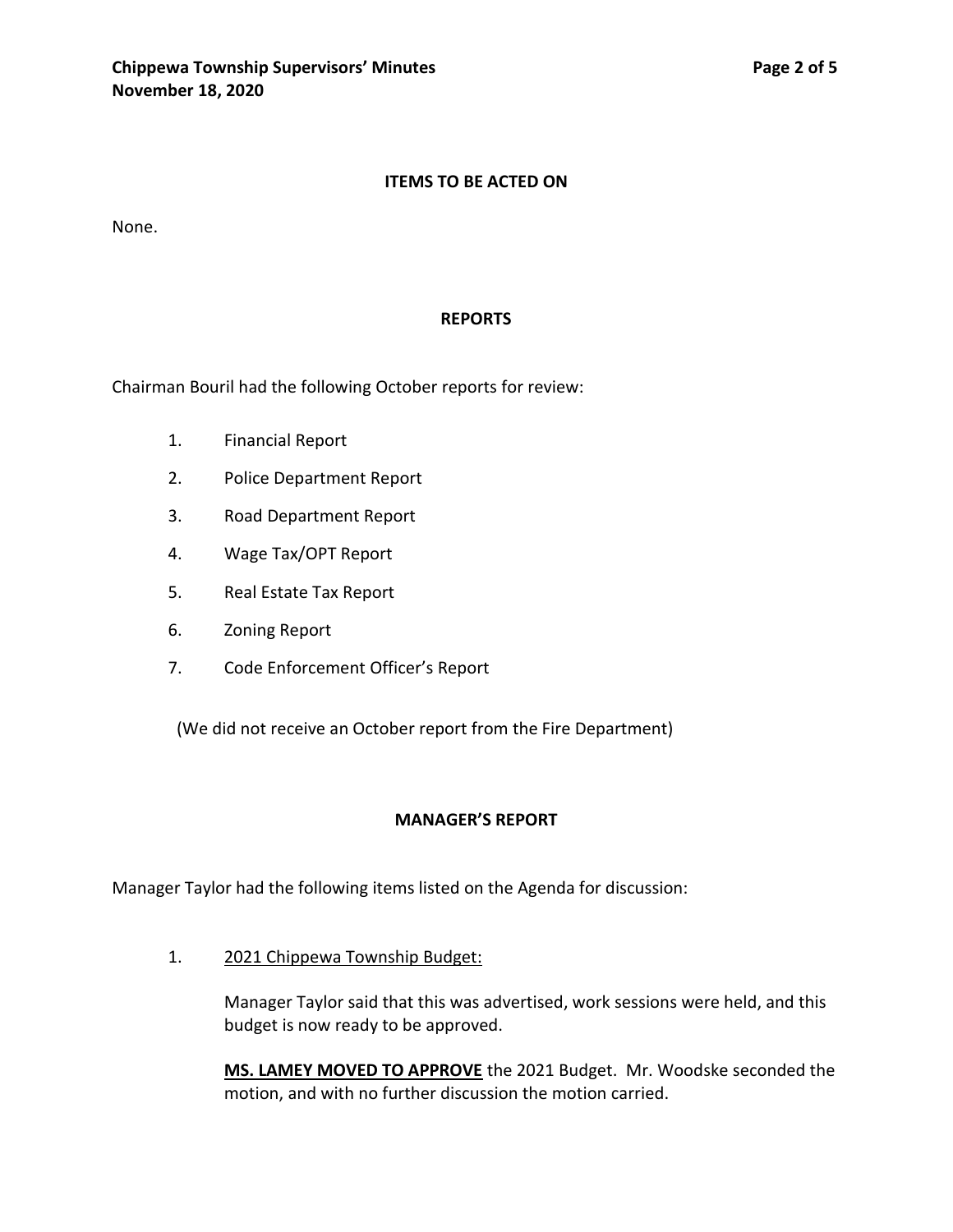## 2. Resolution #2020-35:

Manager Taylor said that Resolution #2020-35 sets the millage rates for 2021. He read the list:

| General Fund             | 8.55 |
|--------------------------|------|
| Fire Protection          |      |
| Recreation               | .95  |
| <b>Debt Reduction</b>    | 4    |
| <b>Road Construction</b> | 2.5  |
|                          |      |
| Total                    | 17   |

**MR. WOODSKE MOVED TO PASS** Resolution # 2020-35. Ms. Lamey seconded the motion, and with no further discussion the motion carried.

# 3. Richard McNutt – Request to be on the Agenda:

Richard McNutt had furnished the Township with three pages of information regarding an incident that took place at Wright Fields. This information had been forwarded to the Supervisors to look over prior to the meeting. He went into great detail explaining what had happened at the Township's fields before he was told that he couldn't attend his grandson's games. Mr. McNutt wanted the Supervisors to acknowledge that they have been informed about what transpired at the park.

# 4. Camp 23 Preliminary Land Development Plan:

Manager Taylor wanted the Supervisors to be aware that this was brought back to the Planning Commission and they received preliminary approval. The building was redone and this will have to be reviewed.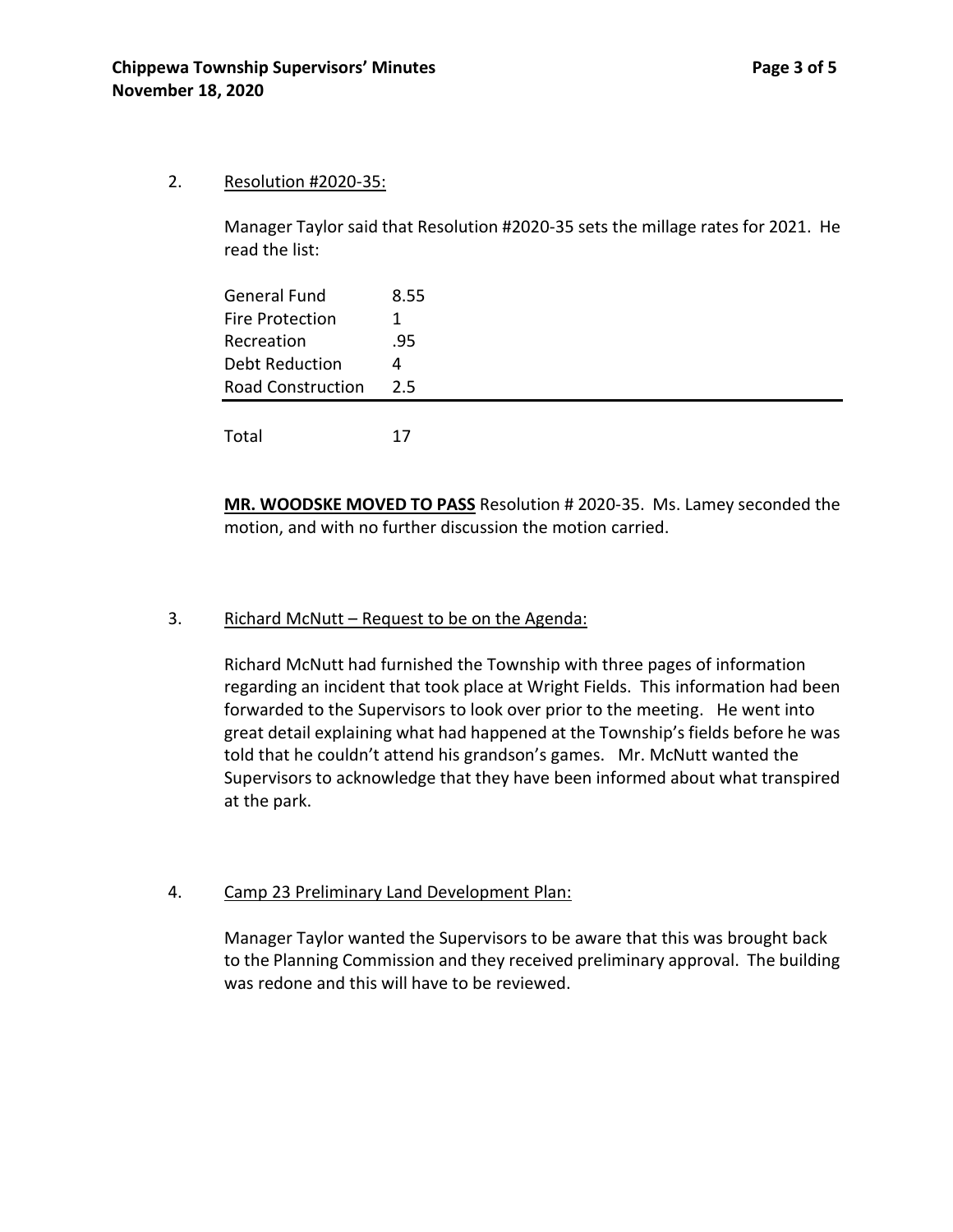## 5. Mark Hoenig – Letter of Resignation:

Chairman Bouril said that Mark Hoenig has been doing tremendous work for the Township's Recreation program for a very long time. He said that he has been very dedicated and he hates to see him leave his position as the Township Parks and Recreation Director.

**MR. WOODSKE MOVED TO ACCEPT** the letter of resignation from Mark Hoenig. Ms. Lamey seconded the motion. Supervisor Woodske asked if the Township has run an ad yet for a replacement for Mr. Hoenig and he was told that they will be working on preparing a job description for the position. With no further comments, the motion carried.

# 6. Kent Parkhill – Letter of Resignation:

Chairman Bouril said that Kent Parkhill has also been involved with the Township for a lengthy period of time and he also hated to see the resignation from him from the Recreation Board.

**MR. WOODSKE MOVED TO ACCEPT** the letter of resignation from Kent Parkhill. Ms. Lamey seconded the motion, and with no further discussion the motion carried.

# 7. Public Presentation on Chippewa Twp. Pollution Reduction Plan (MS4):

Tiffanie Beardsley, from Michael Baker International, made a public presentation concerning the Chippewa Township Pollution Reduction Plan (MS4) at this time. She spoke about the Township having to reduce the pollutant load of sediment going to the water sheds within 5 years. She explained how to remedy this. Chairman Bouril thanked her for attending the meeting.

# **PAYMENT OF BILLS**

Chairman Bouril had the October 2020 bills for review.

**MR. WOODSKE MOVED TO PAY** the bills. Ms. Lamey seconded the motion and with no further discussion the motion carried.